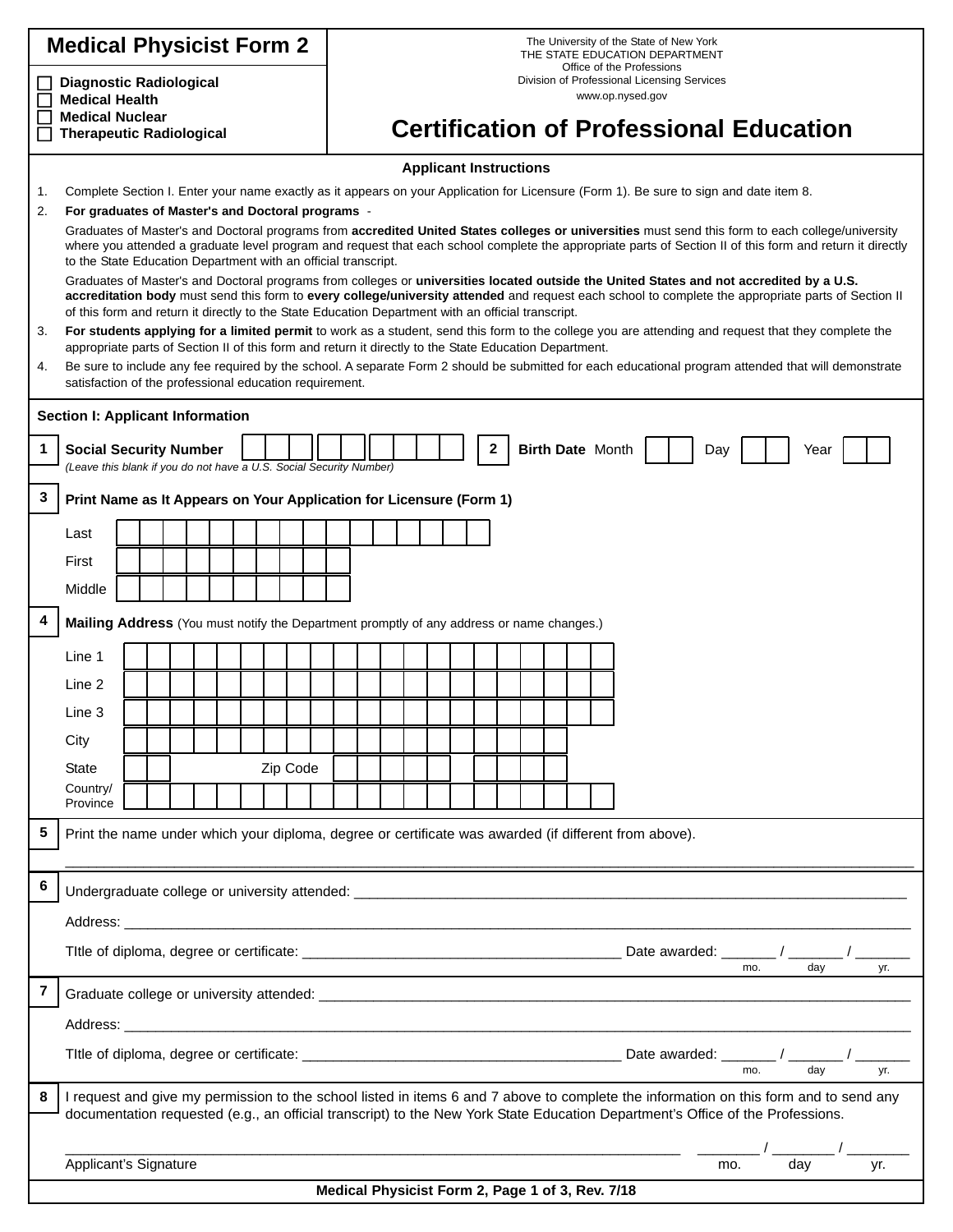| Section II: Certification of Professional Education                                                                                                                                                                                                                                                                                                                                                                                                                     |  |  |  |  |  |  |  |  |  |  |  |
|-------------------------------------------------------------------------------------------------------------------------------------------------------------------------------------------------------------------------------------------------------------------------------------------------------------------------------------------------------------------------------------------------------------------------------------------------------------------------|--|--|--|--|--|--|--|--|--|--|--|
| <b>Instructions to Registrar:</b><br>Complete Part A, Part B or Part C to document the applicant's education.<br>1.<br>2. Complete Part D (Certification) and return the entire form directly to the Office of the Professions at the address at the end of this form.<br>This form will not be accepted if returned by the applicant.                                                                                                                                  |  |  |  |  |  |  |  |  |  |  |  |
|                                                                                                                                                                                                                                                                                                                                                                                                                                                                         |  |  |  |  |  |  |  |  |  |  |  |
| Name of Applicant: __________<br><u> 1980 - Johann Barbara, martin a</u><br>(Section I, item 5)                                                                                                                                                                                                                                                                                                                                                                         |  |  |  |  |  |  |  |  |  |  |  |
| For limited permit as a student only:                                                                                                                                                                                                                                                                                                                                                                                                                                   |  |  |  |  |  |  |  |  |  |  |  |
|                                                                                                                                                                                                                                                                                                                                                                                                                                                                         |  |  |  |  |  |  |  |  |  |  |  |
| Part A - Complete this part for programs that were, at the time the degree requirements were met, registered as licensure-qualifying<br>by the New York State Education Department for authorization to practice as a Medical Physicist, or a CAMPEP accredited medical<br>physicist degree program.                                                                                                                                                                    |  |  |  |  |  |  |  |  |  |  |  |
| 1. Date of applicant's entrance, and either the applicant's date of completion of studies or withdrawal from the school:                                                                                                                                                                                                                                                                                                                                                |  |  |  |  |  |  |  |  |  |  |  |
| Entrance date: $\frac{1}{\text{mo.}}$ / $\frac{1}{\text{day}}$ / $\frac{1}{\text{yr.}}$ $\Box$ Completion date: $\frac{1}{\text{mo.}}$ / $\frac{1}{\text{day}}$ / $\frac{1}{\text{yr.}}$ $\Box$ Withdrawal date: $\frac{1}{\text{mo.}}$ / $\frac{1}{\text{gy}}$ / $\frac{1}{\text{yr.}}$                                                                                                                                                                                |  |  |  |  |  |  |  |  |  |  |  |
| 2. Type of program:<br>  Doctorate                                                                                                                                                                                                                                                                                                                                                                                                                                      |  |  |  |  |  |  |  |  |  |  |  |
| Masters                                                                                                                                                                                                                                                                                                                                                                                                                                                                 |  |  |  |  |  |  |  |  |  |  |  |
| 3.                                                                                                                                                                                                                                                                                                                                                                                                                                                                      |  |  |  |  |  |  |  |  |  |  |  |
| Part B - Complete this part for CAMPEP Certificate programs. An official transcript or official marksheets giving courses completed by year<br>and grades and a syllabus of the course of studies completed must be attached.                                                                                                                                                                                                                                           |  |  |  |  |  |  |  |  |  |  |  |
| 1. Date of applicant's entrance, and either the applicant's date of completion of studies or withdrawal from the school:                                                                                                                                                                                                                                                                                                                                                |  |  |  |  |  |  |  |  |  |  |  |
|                                                                                                                                                                                                                                                                                                                                                                                                                                                                         |  |  |  |  |  |  |  |  |  |  |  |
| Entrance date: $\frac{1}{\sqrt{1-\frac{1}{n}}}$ / $\frac{1}{\sqrt{1-\frac{1}{n}}}$ Completion date: $\frac{1}{\sqrt{1-\frac{1}{n}}}$ / $\frac{1}{\sqrt{1-\frac{1}{n}}}$ / Withdrawal date: $\frac{1}{\sqrt{1-\frac{1}{n}}}$ / $\frac{1}{\sqrt{1-\frac{1}{n}}}$ / $\frac{1}{\sqrt{1-\frac{1}{n}}}$ / $\frac{1}{\sqrt{1-\frac{1}{n}}}$ / $\frac{1}{$<br>vr.                                                                                                               |  |  |  |  |  |  |  |  |  |  |  |
| 2. Type of program:<br>$\Box$ Certificate                                                                                                                                                                                                                                                                                                                                                                                                                               |  |  |  |  |  |  |  |  |  |  |  |
|                                                                                                                                                                                                                                                                                                                                                                                                                                                                         |  |  |  |  |  |  |  |  |  |  |  |
| 3.                                                                                                                                                                                                                                                                                                                                                                                                                                                                      |  |  |  |  |  |  |  |  |  |  |  |
| day<br>mo.<br>yr.                                                                                                                                                                                                                                                                                                                                                                                                                                                       |  |  |  |  |  |  |  |  |  |  |  |
| Part C - Complete this part for programs that were, at the time the degree requirements were met, NOT registered as licensure-<br>qualifying by the New York State Education Department for authorization to practice as a Medical Physicist and not a CAMPEP<br>accredited medical physicist program. An official transcript or official marksheets giving courses completed by year and grades and a<br>syllabus of the course of studies completed must be attached. |  |  |  |  |  |  |  |  |  |  |  |
| Date of applicant's entrance, and either the applicant's date of completion of studies or withdrawal from the school:<br>1.                                                                                                                                                                                                                                                                                                                                             |  |  |  |  |  |  |  |  |  |  |  |
| Entrance date: $\frac{1}{\sqrt{1-\frac{1}{\sqrt{1-\frac{1}{\sqrt{1-\frac{1}{\sqrt{1-\frac{1}{\sqrt{1-\frac{1}{\sqrt{1-\frac{1}{\sqrt{1-\frac{1}{\sqrt{1-\frac{1}{\sqrt{1-\frac{1}{\sqrt{1-\frac{1}{\sqrt{1-\frac{1}{\sqrt{1-\frac{1}{\sqrt{1-\frac{1}{\sqrt{1-\frac{1}{\sqrt{1-\frac{1}{\sqrt{1-\frac{1}{\sqrt{1-\frac{1}{\sqrt{1-\frac{1}{\sqrt{1-\frac{1}{\sqrt{1-\frac{1}{\sqrt{1-\frac{1}{\sqrt{1-\frac{1}{\sqrt$<br>vr.                                            |  |  |  |  |  |  |  |  |  |  |  |
| Type of program:<br>2.<br>Doctorate                                                                                                                                                                                                                                                                                                                                                                                                                                     |  |  |  |  |  |  |  |  |  |  |  |
| <b>Masters</b>                                                                                                                                                                                                                                                                                                                                                                                                                                                          |  |  |  |  |  |  |  |  |  |  |  |
|                                                                                                                                                                                                                                                                                                                                                                                                                                                                         |  |  |  |  |  |  |  |  |  |  |  |
| 3.                                                                                                                                                                                                                                                                                                                                                                                                                                                                      |  |  |  |  |  |  |  |  |  |  |  |
| Date diploma/degree awarded: $\frac{1}{\sqrt{1-\frac{1}{\sqrt{3}}}}$ / $\frac{1}{\sqrt{3}}$ / $\frac{1}{\sqrt{3}}$<br>4.                                                                                                                                                                                                                                                                                                                                                |  |  |  |  |  |  |  |  |  |  |  |
| Medical Physicist Form 2, Page 2 of 3, Rev. 7/18                                                                                                                                                                                                                                                                                                                                                                                                                        |  |  |  |  |  |  |  |  |  |  |  |